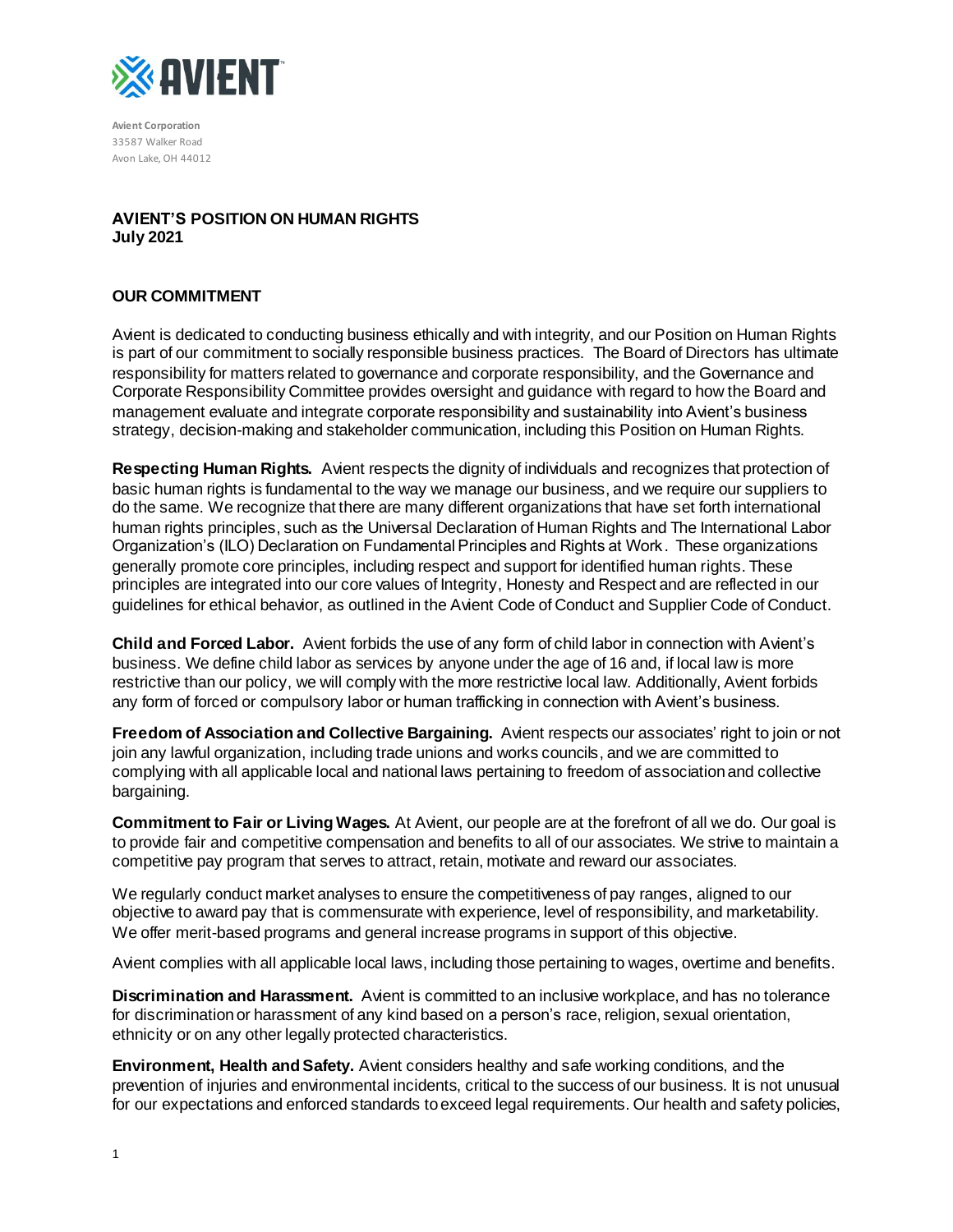

**Avient Corporation** 33587 Walker Road Avon Lake, OH 44012

which apply to all Avient associates, are to safeguard the health and well-being of each person while at work.

These important principles are encompassed within several policies throughout Avient's organization and we are committed to ensure respect for human rights in our operations, and with our suppliers and partners.

We also recognize water as a fundamental human right, and respect the need for safe drinking water and pollution prevention to protect communities and ecosystems.

**Community and Stakeholder Engagement.** Avient recognizes and respects the role we play in the communities in which we operate. We prioritize stakeholder engagement and discussion related to implementation of our human rights policy, particularly as it pertains to employee and environmental safety. Leaders at our global facilities are in contact with local community leadership such as police and fire, labor safety organizations, local affiliates of global environmental regulatory agencies, local officials and/or trade unions and works councils. Regular engagement with these key stakeholders builds positive community relations, sets the expectation for open dialogue related to the effectiveness of our policy implementation, and assists with preparedness and collaboration in the event of an issue in our operations in that community.

Avient takes pride in our role as a responsible corporate citizen, and the importance of collaborative relationships with our many stakeholder groups. We value opportunities to engage with these stakeholders and welcome their feedback and input related to our activities and their interests. We seek to respect the human rights of local potentially-affected peoples and to develop an understanding of the cultures, customs and values that prevail in the local communities in which we operate, including those of often under-represented groups such as indigenous peoples.

## **OUR OWN OPERATIONS**

## *Our Associates*

Our associates are expected to adhere to our Code of Conduct and understand that violations may result in disciplinary action, up to and including termination of employment. To ensure consistent communication and compliance, all associates globally are expected to complete our Code of Conduct training on an annual basis on various aspects of our Code, including but not limited to human rights. Our Code of Conduct is available in over 20 languages and can be found at:

#### <https://www.avient.com/company/policies-and-governance/code-conduct>

Ou[r Ethics Hotline](https://secure.ethicspoint.com/domain/media/en/gui/49178/index.html) is available 24 hours a day, 7 days a week, by phone or web, for our associates and the community to report any concerns or make inquiries. Those making reports can remain anonymous.